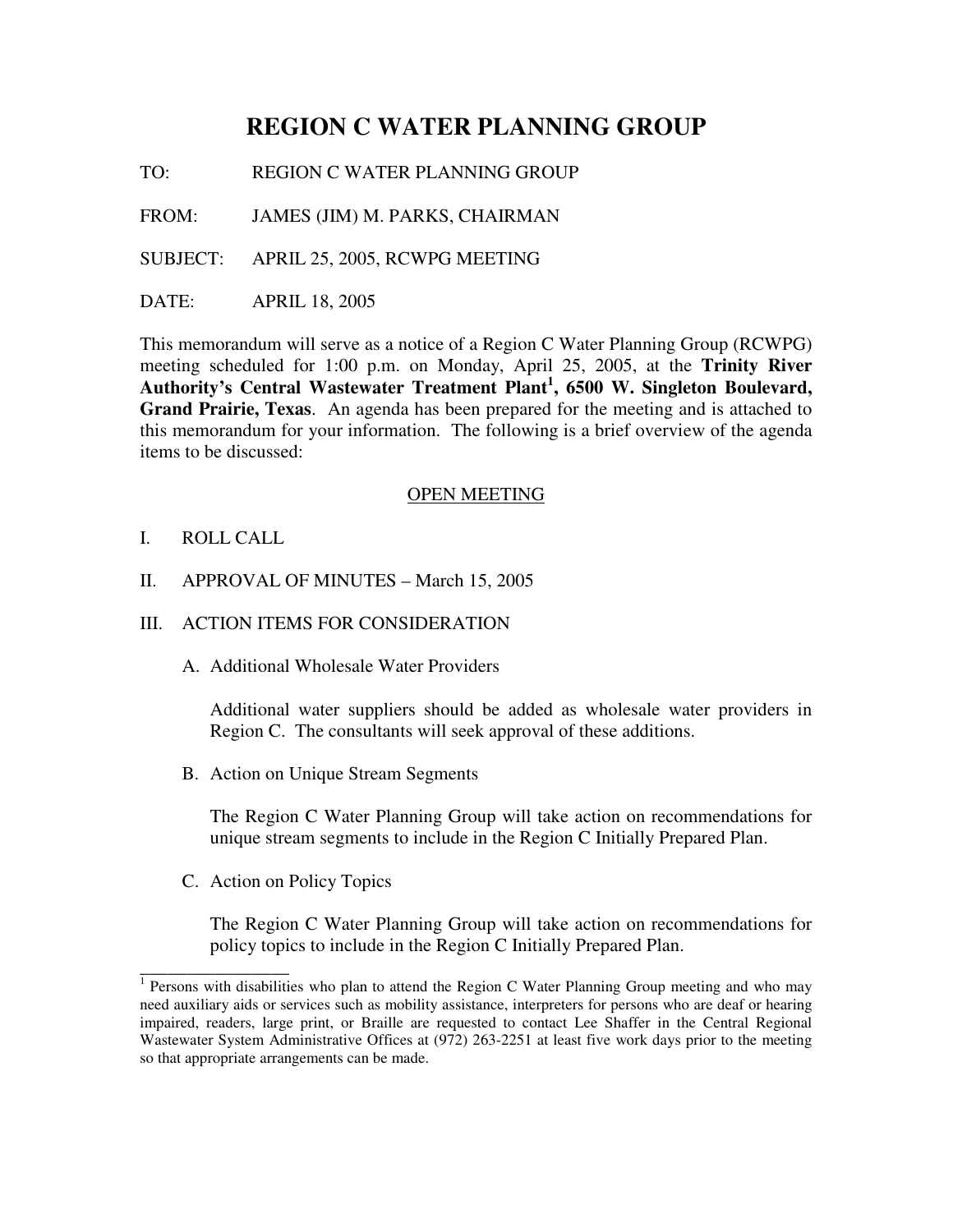D. Proposed Strategies to Meet Water Needs

The consultants will seek approval of their outlined proposed strategies to meet the water needs.

### IV. DISCUSSION ITEMS

A. Presentation by Environmental Group

A guest speaker representing an environmental group will provide a presentation on additional water supplies that might be considered in the planning process.

B. Infrastructure Financing Survey

The consultants will present revised survey questions as recommended by the Texas Water Development Board to be included in the Infrastructure Financing Report survey. Consultants will present an updated schedule to complete the Infrastructure Financing Report (Chapter 9).

C. Communications

The consultants will provide draft layout of the upcoming newsletter.

D. Overall Status and Next Steps

The consultants will update the RCWPG on the overall status of the Region C plan and the steps they will be taking in the near future.

# V. OTHER DISCUSSION

- A. Updates from the Chair
- B. Report from Regional Liaisons
- C. Report from TWDB
- D. Confirm Date and Location of Next Meeting
- E. Other Discussion
- F. Acknowledgement of Guests/Comments

#### VI. ADJOURNMENT

The following items are enclosed with this memorandum:

- 1. RCWPG Agenda April 25, 2005
- 2. RCWPG Minutes March 15, 2005

If you need additional information, please contact my office at 972/442-5405.